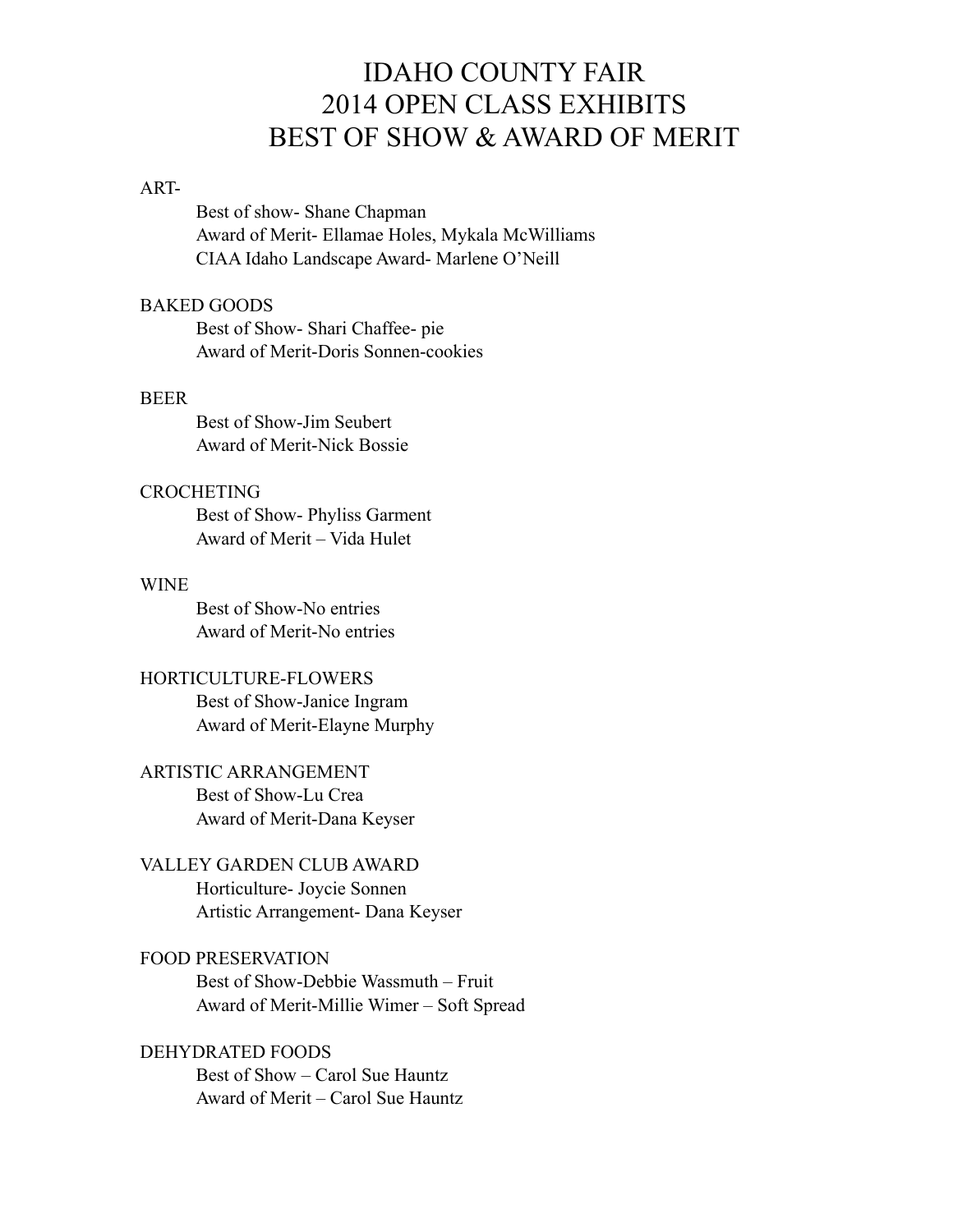# IDAHO COUNTY FAIR 2014 OPEN CLASS EXHIBITS BEST OF SHOW & AWARD OF MERIT

#### **HOBBIES**

 Adult-Best of Show-Lynette Lothspeich Award of Merit-Sally Seubert

#### HORTICULTURE-VEGETABLES

 Best of Show-Darrel Lyons – Kholrabi, NICI Horticulture Class - Garlic Award of Merit- Monastery of St. Gertrude's – Pepper, Pam Smith- Eggs

#### KNITTED ARTICLES

 Best of Show-Kathleen Vopat Award of Merit-Kathleen Vopat

## NEEDLEWORK

 Best of Show-Sharon Espinola Award of Merit-Cathie Orr

### PHOTOGRAPHY

 Best of Show-Tera Wells Sanford Award of Merit-Polly Hollandsworth

# **QUILTS**

 Best of Show-Mary Flury Award of Merit-Sew-Ceity Quilt Quild

### SEW-CIETY QUILTING AWARDS

1<sup>st</sup> Talyss Lustig 2nd Olivia Kennedy 3rd Vivian Dahlsrud

#### SEWING

 Best of Show-Elayne Murphy Award of Merit-NA

#### SPINNING

 Best of Show – NA Award of Merit NA

#### FELTING

Best of Show – Pam Smith